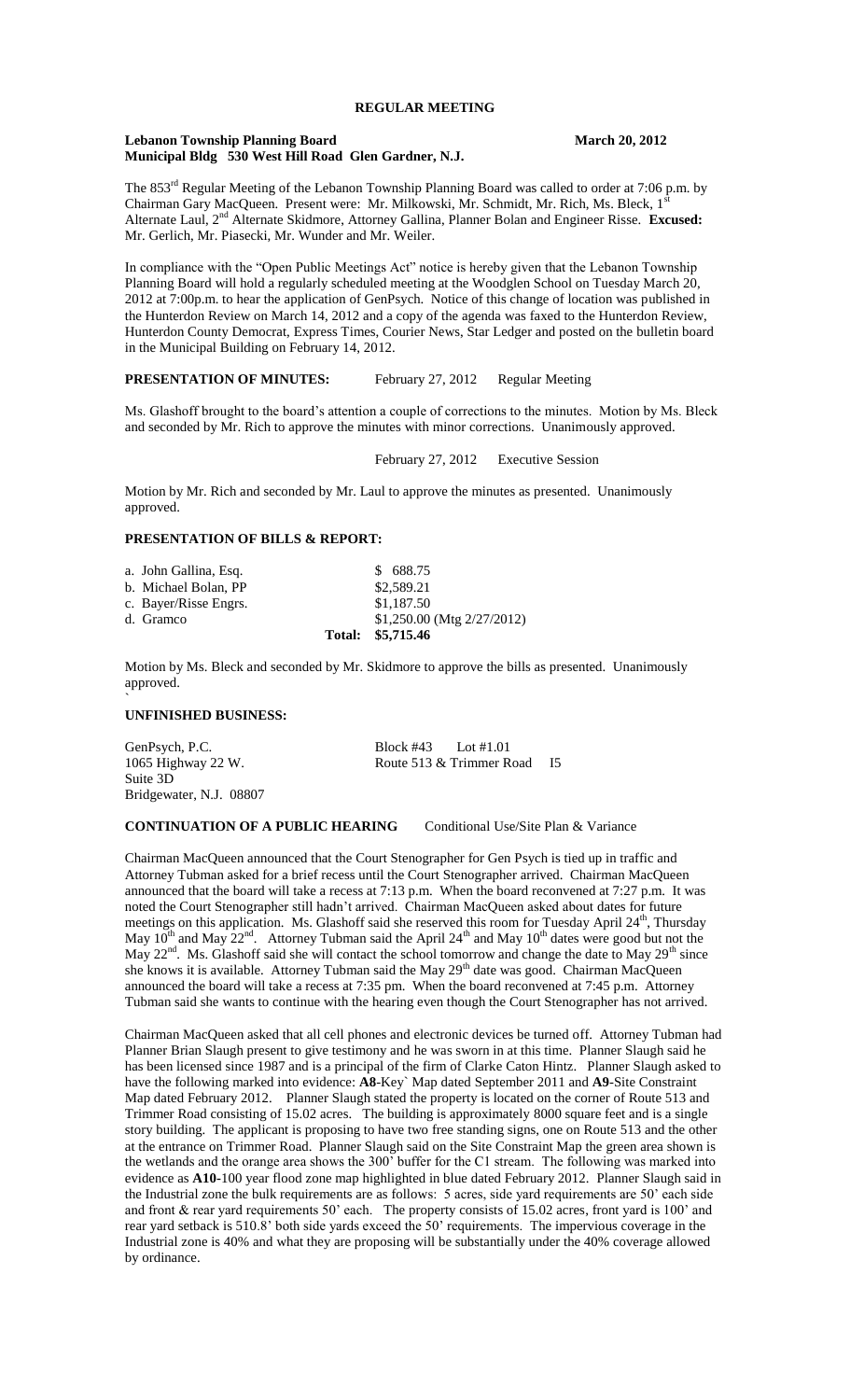### **Lebanon Township Planning Board March 20, 2012 Page 2**

Planner Slaugh had the following marked into evidence**: A11**-Minor Site Plan/Floor Plan prepared by Clarke Caton Hintz dated November 11, 2011. Planner Slaugh referred to the parking stating there are 2 parking lots. The larger lot is to the southeast side of the building consisting of 25 parking spaces and the smaller lot is on the southwest side of the building consisting of 7 parking spaces. At this time Planner Slaugh discussed the landscaping being purposed. Planner Slaugh then referred to Engineer Risse's letter dated January 26, 2012. The following was marked into evidence: **A12-**Engineer Risse letter dated January 26, 2012. Planner Slaugh referred to the Conditional Use considerations in the letter and they meet the Township's standards plus the Institutional Use standards. The applicant is proposing two free standing signs. One to be placed on Route 513 and the other at the entrance on Trimmer Road. The ordinance only permits one free standing and the applicant is requesting a design waiver for the second sign. In Engineer Risse's letter he refers to the 10 parking spaces that are located within 6' of the existing building. The ordinance requires parking spaces to be set back 12' from the building in the I5 zone. Per Engineer Risse's letter a design waiver will be required. A conservation easement is being requested. The owner of the property has agreed to the request. The driveway from the entrance on Trimmer Road will be eliminated from the easement. They are not relocating the driveway but they want to put lighting along the driveway for safety purposes. On Sheet 3 of the Site Plan they will comply with the requests in Engineer Risse's letter and on comment 5, they will remove the crushed stone for the walks. Per Engineer Risse, the walks were not included in the proposed impervious coverage calculation. They will replace it with shredded hardware mulch.

Planner Slaugh referred to Sheet 4 on page 4 of the report. The parking spaces that are in the front of the building, the two closest to the main door will be designated as Handicap Parking. Planner Slaugh said they are proposing to eliminate the 7 parking spaces on the southwest side of the building and use a small area for loading and unloading. Planner Slaugh said they don't need 25 parking spaces and Sunday is the only day that the residents are allowed to have visitors. Planner Slaugh said in comment #6 on page 4, screening for off street parking areas, the applicant has submitted a plan and additional exhibits. Planner Slaugh presented photos. The following was marked into evidence: **A14**-4 photos existing vegetation/conditions dated February 7, 2012, photos taken October, 2011. Planner Slaugh reviewed for the board the photos. The following was marked into evidence: **A15-** Site Sections consisting of 2 photos dated February 7, 2012. Planner Slaugh reviewed for the board the two additional photos. During the testimony on the landscaping and buffering, Planner Slaugh said they did not want to do a lot of buffering because of the rural character and did not want to close off all views to the site. Planner Slaugh said there is a recommendation from Engineer Risse noting that curbing has not been provided. Planner Slaugh said they are requesting not to provide curbing. Regarding solid waste, Planner Slaugh said this was covered by Dr. Odunlami in his testimony. Planner Slaugh referred to comment #11 "Meditation Labyrinth" in Engineer Risse's report. The following was marked into evidence: **A16-**photo of the Meditation Labyrinth. Planner Slaugh explained to the board via the photo what a Meditation Labyrinth is.

Planner Slaugh referred to #12 which deals with soil disturbance. The applicant will be filing an application with Hunterdon County Soil Conservation District to see if the limit of disturbance with the landscaping, gravel walkways, meditation labyrinth, entrance fence and the free standing signs is required. Planner Slaugh said the septic system will need to be enlarged for this project which is also included with the limit of disturbance application that they will be filing with County Soil Conservation District. Planner Slaugh said the applicant will be providing landscape planting bed which will surround the free standing signs. Planner Slaugh said in referring to Sheet 6-Lighting Plan said they will have the lights turned off no later than 10:00 p.m. with the lighting on the signs staying on. Planner Slaugh said there are essentially 3 lighting standards that have to be met for a lighting plan, 1) requires an average of 1.0 foot-candles with a minimum of luminance of 0.2 foot foot-candles and a ratio in between those foot candles. Planner Slaugh said they are at a 1.2 which they are exceeding the 1.0, because they can't meet the 1.0 standard. This is why they requested a design waiver. Also, they will agree to a nighttime lighting test/inspection which will be prior to a C.O. being issued. Planner Slaugh continued going through Engineer Risse's report and said they will comply with the items on Sheet 8 – Details which refer to the ADA parking.

On Sheet 1 – Architectural Plan regarding the proposed floor plan & Sheet 2 – Architectural Plan- proposed exterior elevations; Planner Slaugh said the Architect will cover those items in his testimony. Planner Slaugh concluded by saying the items listed under General which includes H.C. Planning Board, H.C. Soil Conservation, County Board of Health, NJDEP-Land Use Regulations, NJDEP-Div. Water Quality and NJDEP-Highlands Regulations they know that all these agencies they will need to comply with.

Planner Slaugh asked to have Planner Bolan's Report placed into evidence. The following was marked into evidence: **A17**-Planner Michael Bolan Report dated February 3, 2012. Planner Slaugh referred to Item #3 in the Report where Planner Bolan refers to the definition of Institutional/Public Uses clarifying that the definition of Institutional Uses covers hospitals in the I5 zone which was also testified to at the last hearing by Dr. Odunlami. Item #4 asks about the operational characteristics per Planner Slaugh which was also covered by Dr. Odunlami in his testimony at the last meeting. Item #5 Planner Slaugh referred to the Site Plan which is **A11** and the bulk variances for the two free standing signs. The new sign will be in the easterly corner and the existing sign which is in the ROW will be eliminated and the new sign will be moved from where the existing sign is located. The other sign will be located at the entrance off of Trimmer Road. The new signs will be solar powered. Planner Slaugh reviewed for the board their